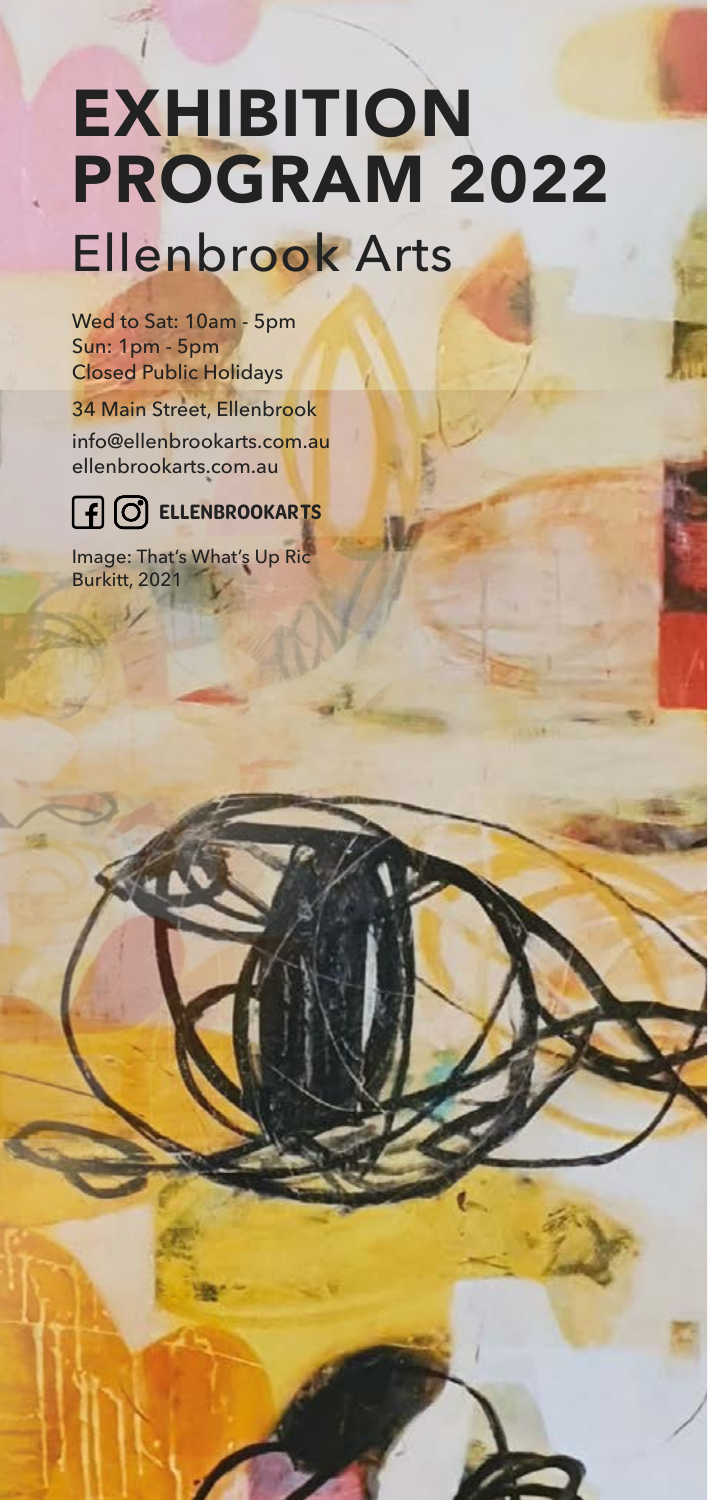# **Exhibitions** Exhibitions<br>2022

# **Oliver Taylor Starship Cruising**

January – February

#### **Abstract Exhibition**

Works from the collection of **A State of Being** Carolyn and Michael Levitt March - April

# **Primary School Exhibition**

April

### **Banksias Under Snow - Greywing ensemble**

Curated by Lindsay Vickery May

# **Brett Leigh Dicks**

Lunch Bars of Perth June

# **Empowerment and Ability**

July - August

# **Ellenbrook Youth Exhibition**

September - October

# **Ric Burkitt**

October - November

#### **Foraging in the Waste Stream**

Tami Esancy, Beverley Iles, Peter Dailey, Veronica McGrath, Kerrie Argent November - December

# **Ellenbrook Arts Member's Exhibition**

December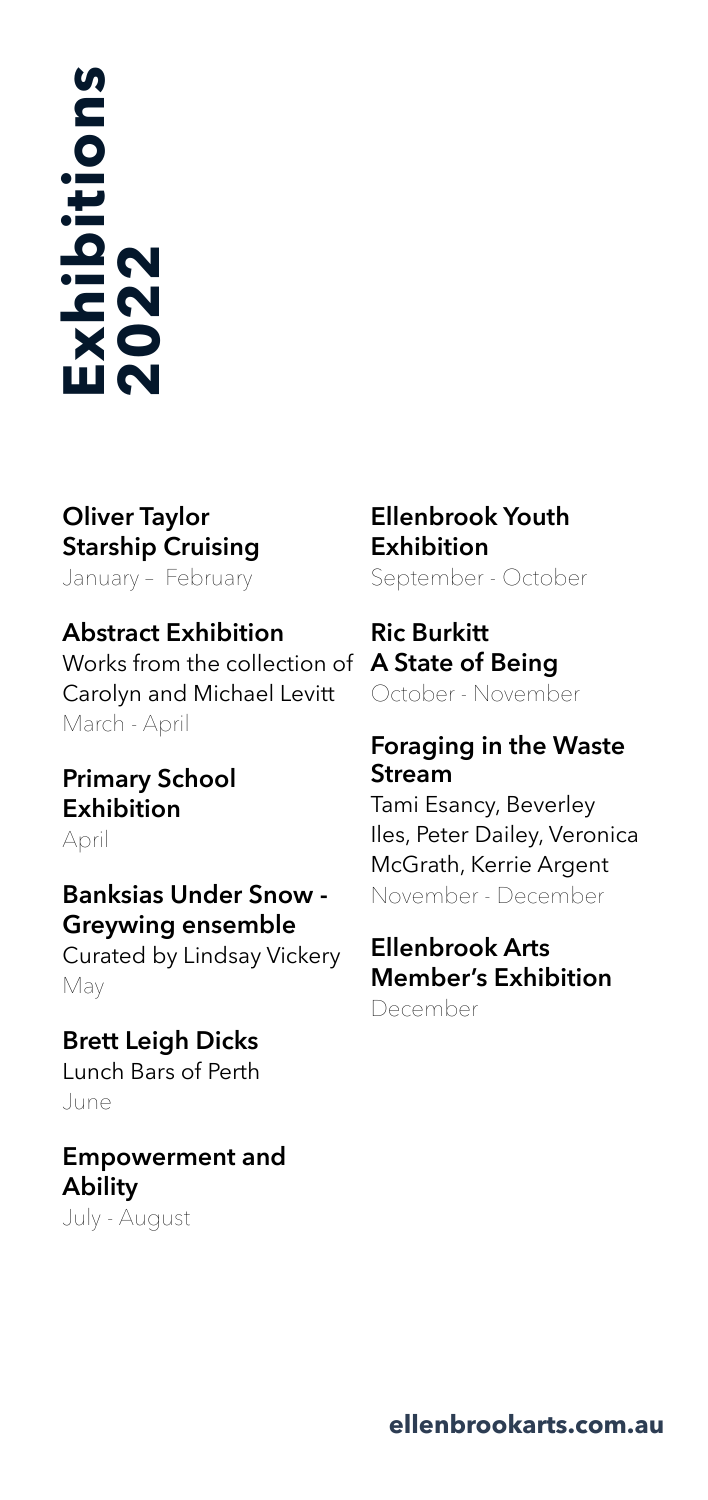# **January - February**

#### **Oliver Taylor Starship Cruising**

*Starship Cruising* is a comical and joyful delve into a galaxy far, far away where a kitschy collection of extraterrestrials share in community and self-discovery. It is an unapologetic embrace of gay intimacy and identity, and of the weird and wonderful that resides in all of us. May fellow aliens feel at home in zero gravity where space cowboys ride, asteroids collide, where you're free to find pride in never fitting in because nothing is holding you down anymore. So no matter where you've been or where you intend to go, we hope you choose to get there via flying saucer – because there's no shame in being a bit out of this world.

Oliver-Max Taylor is a mixed-media artist and photographer living and working on Noongar Boodja, aka Perth. Taylor graduated from North Metropolitan TAFE with a Diploma of Visual Arts and has since gone on to both curate and exhibit. In 2019 he was the recipient of a Nexus Arts Grant which culminated with his debut solo exhibition – *'Limp Wristed'*. He is currently a studio artist at DADAA and working towards a bachelor's degree in psychology. Taylor's work is centred around themes of sexuality, gender, and nonconformity, and is influenced by his experiences of social and emotional isolation throughout his life.







Department of **Local Government, Sport** and Cultural Industries



Oliver-Max Taylor, *'Macho Man'*, 2021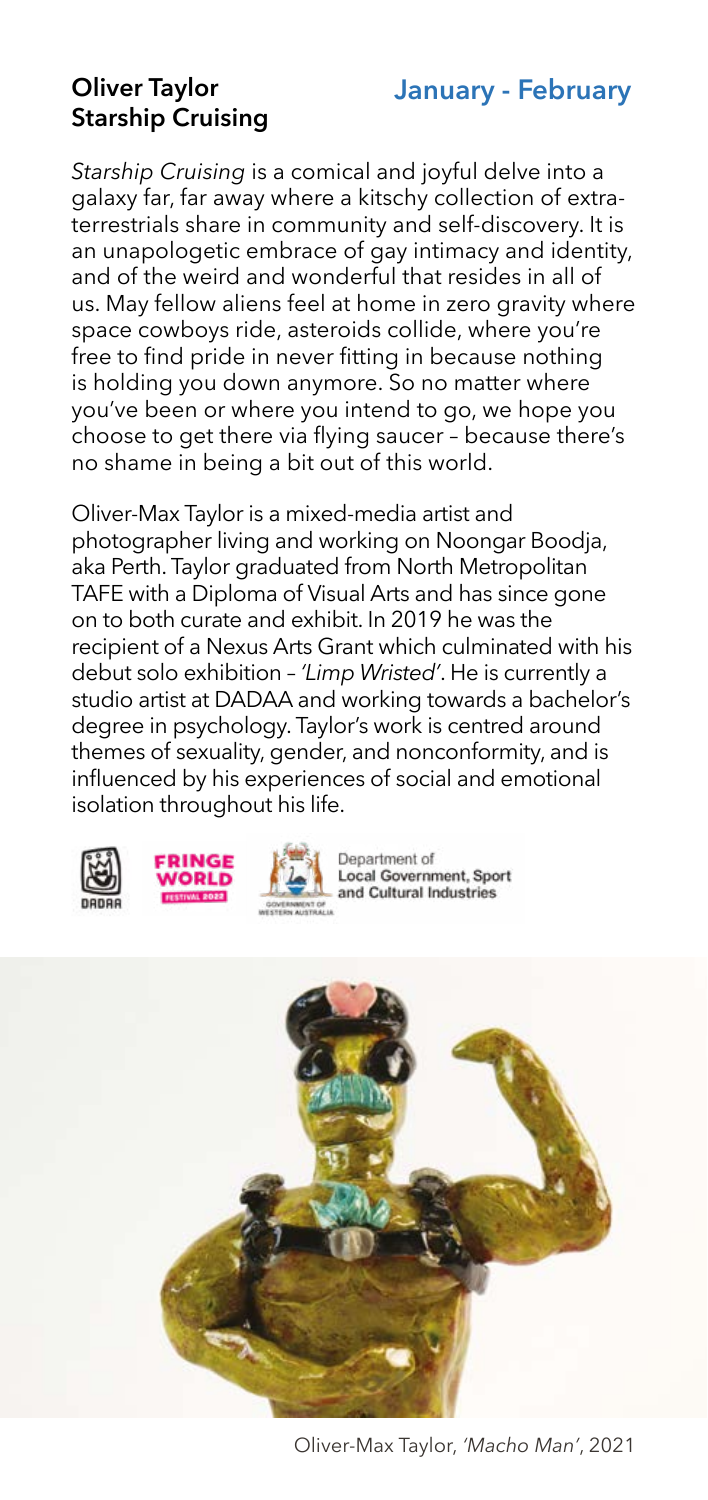# **Abstract Exhibition**

**March - April**

Works from the collection of Carolyn and Michael Levitt.

A curated selection of abstract works from the private collection of Michael and Carolyn Levitt.



Mural image courtesy of Acacia Collard and the year 2 students of Ellen Stirling Primary School

#### **Primary School Exhibition**

# **April**

Featuring the work of Primary School children from many schools across the Ellenbrook region, this exhibition is the culmination of several residencies held in local primary schools during 2021, with support from the Department of Local Government, Sports, and Cultural Industries (DLGSCI). In these residencies, children aged from kindy to year six have been given the opportunity to learn from professional artists in a fun and engaging series of classes in their own school.

Department of **Local Government, Sport** and Cultural Industries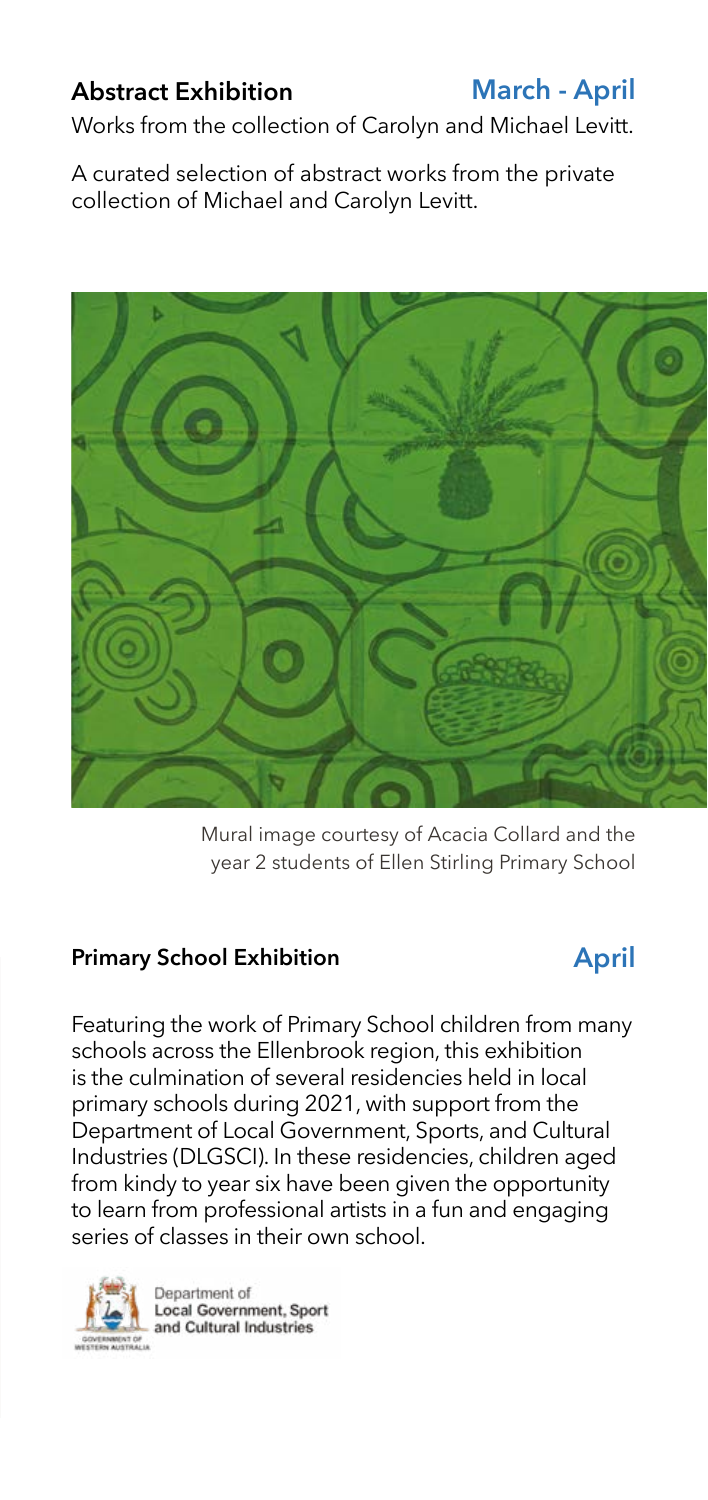

Image courtesy of Lindsay Vickery, 2021

#### **Banksias Under Snow - Greywing Ensemble**

#### **May**

curated by Lindsay Vickery

*"The dual heritage of Acoustic Ecology and experimental music—in foregrounding our aural perception of the Earth—seems more urgent than ever."* David Dunn (2008)

An exhibition exploring the sounds and shapes of nature through a series of recent works by Western Australian and international composers. Nine composers have created works interacting with field recordings, organic, visual and tactile forms of the environment though video, graphical and sculptural scores for the Western Australian music ensemble GreyWing. The works examine methods of interaction between "real" geological and biological structures found in the natural world and their "artificial" depiction and performance in the gallery. They search for ways in which "foregrounding our aural perception of the Earth" can positively contribute as a small shelter against the dissonance between human society and the natural world.

The exhibition with be supported by a workshop "Notation the environment" exploring interaction between live performers and field recordings and a performance of the exhibited scores by GreyWIng Ensmeble.

Featuring work by: Terri Hron (CA), Jameson Feakes, (electric guitar) and Josten Myburgh (electronics), etc.

GreyWing Ensemble is: Kirsten Smith (flute), Lindsay Vickery, (clarinet), Catherine Ashley, (harp), and Jameson Feakes, (electric guitar).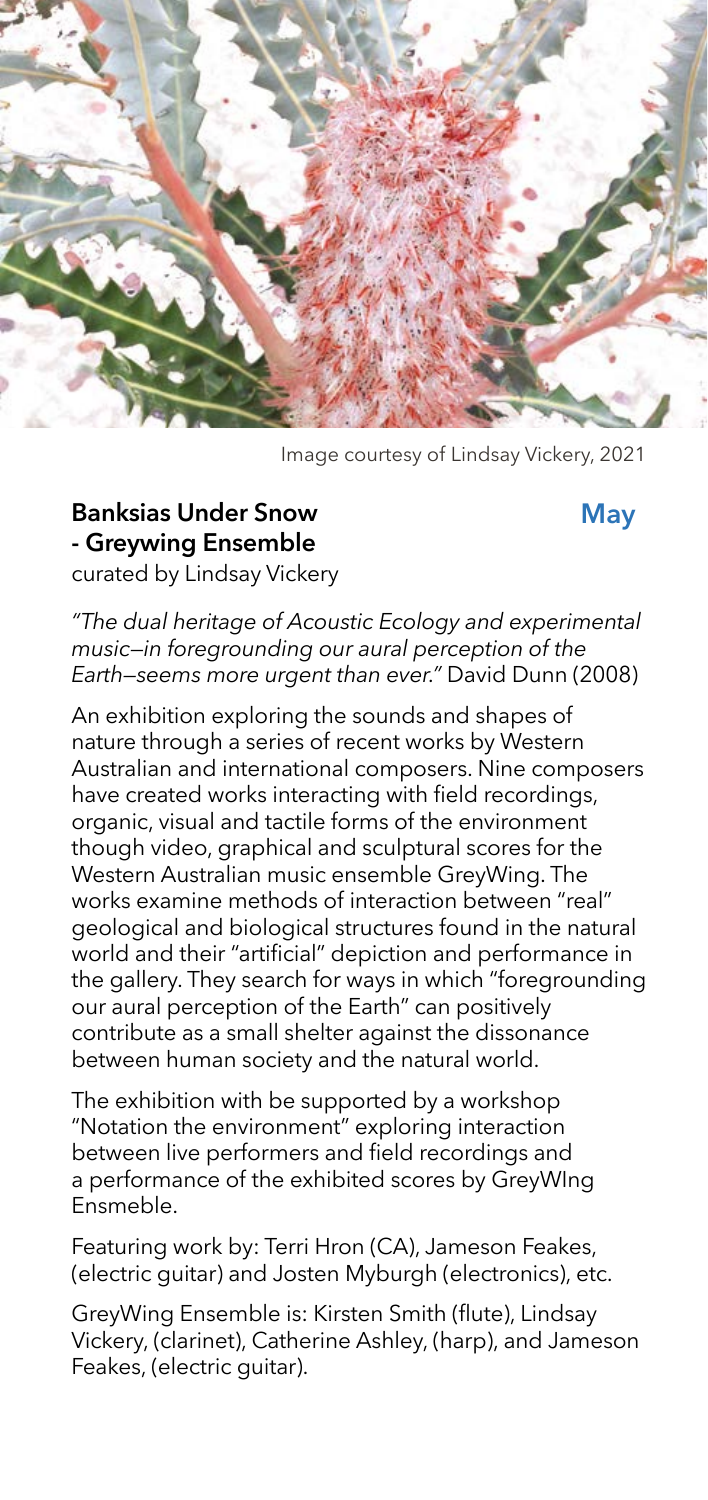#### **June**

## **Brett Leigh Dicks**

Lunch Bars of Perth

From cream buns and vanilla slices to meat pies and salad sandwiches, lunch bars have long been a staple of local working-class culture. Tucked away in the city's suburban industrial and commercial areas, lunch bars have been sustaining the state's workforce through serving up an array of ready-made fast food since the 1950s. For the past two years Fremantle-based photographer Brett Leigh Dicks has been tracking down examples of this quirky and vibrant slice of Western Australiana, bringing to the fore an often uncelebrated aspect of WA's distinctive culinary scene.



Image courtesy of Brett Leigh Dicks

#### **Empowerment and Ability**

# **July - August**

Integration and Empowerment Services (IES) is an Ellenbrook-based charitable organization passionate about improving the physical, cognitive, sociocultural and emotional well-being of community members living with disability. The organization provides a range of holistic support services which promote inclusion and independence in the community for people of all abilities.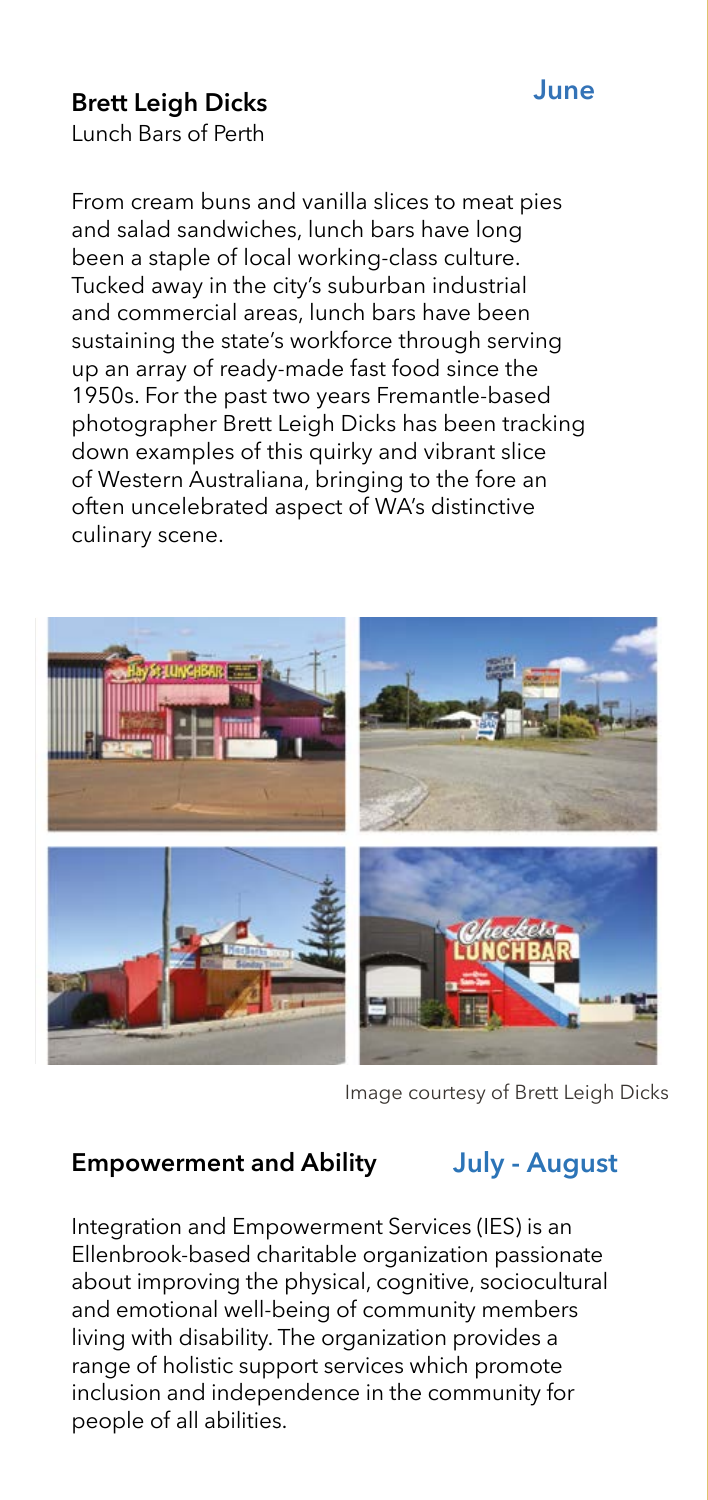

John Ned Kelly, *'Morning Brew'*, 2021

#### **Ellenbrook-Swan Art Award**

**August - September**

The Ellenbrook-Swan Art Award features the work of over one hundred artists from across Western Australia competing in a range of media categories including Youth, City of Swan Prize, Mixed Media, Photography, Printmaking, Works on Paper, Painting and Sculpture. Vote for your favourite piece in the People's Choice and join us in celebrating the amazing talent in our community.

This exhibition is sponsored by the City of Swan, Prime Real Estate, Ellenbrook Central Shopping Centre, Jess Shaw MLA, LWP Property Group, Torrent Wines, Mission Burgers, Lamonts Restaurant in the Swan Valley, Metropolitan Framers, and Vidtiser.

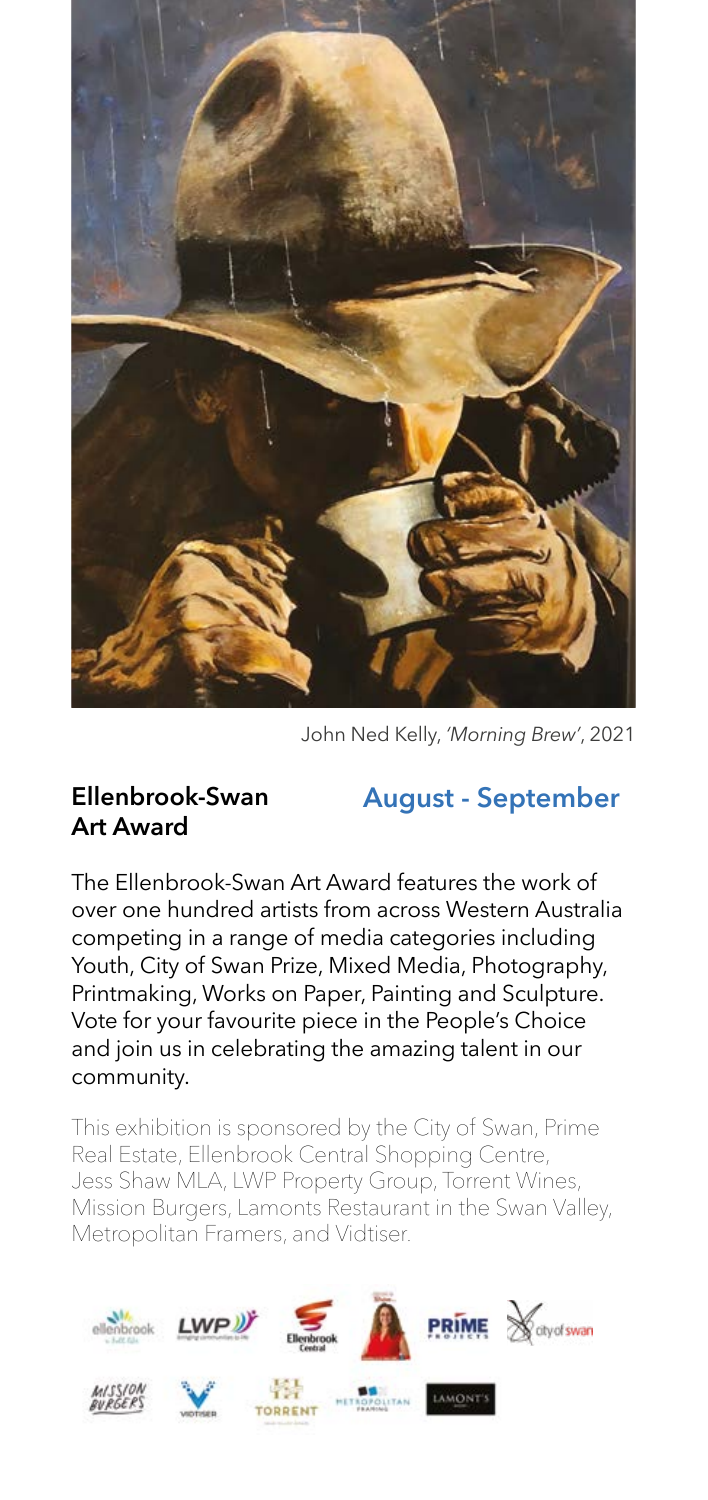### **Ellenbrook Youth Exhibition**

# **September - October**

Held in collaboration with the City of Swan Youth Services team, this exhibition features new work by young people ages 14 – 18 in the Ellenbrook region. Join us for this celebration of our bright young stars, and witness their talent in this showcase of artistic media including sculpture, painting, mixed media, photography, fashion, design, and more.



*"That's What's Up",* Ric Burkitt, 2021

**Ric Burkitt** A State of Being

# **October - November**

*"Being happy is not an achievement; it is a state of being, something that we arrive at, often unexpectedly, and it is to be savoured and explored."* Burkitt, 2021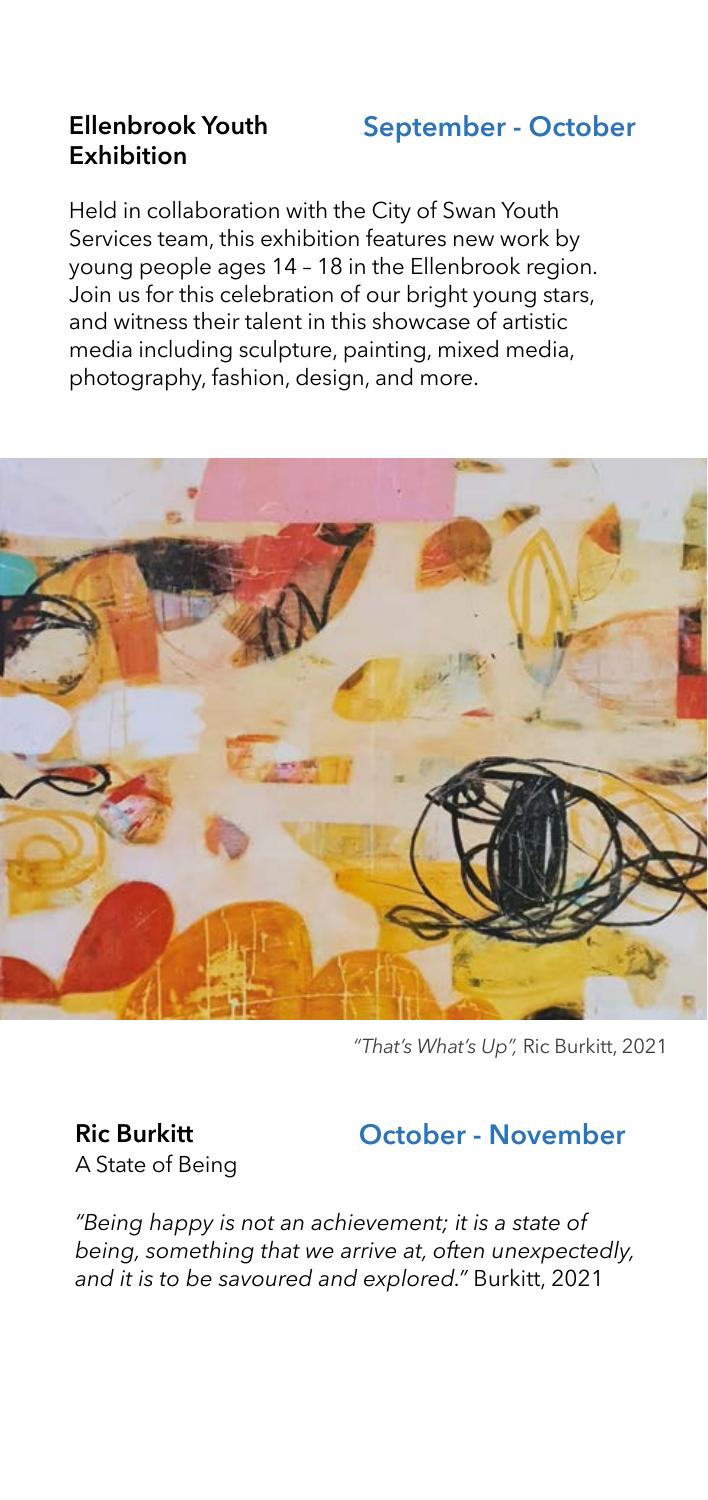#### **Foraging in the Waste Stream November - December**

Tami Esancy. Beverley Iles, Peter Dailey, Veronica McGrath, Kerrie Argent

Five contemporary artists critique the insatiable appetite of consumerism by searching for ways to reduce, recycle, reuse and reclaim materials through their artistic practice. They ask, through foraging and fossicking, how can art shift our perception of what is trash and what is treasure?

In partnership with the Bullsbrook Recycling Centre and the Ethel Warren Centre, the exhibition is a culmination of residencies and workshops that focus on art-making by collaboration, and using materials that have been foraged from the waste processing plants. Using a range of materials both organic and man-made, the results are often surprising and thought-provoking.



Tami Esancy, *'Who gives a crap-Grasshoppers',* 2021